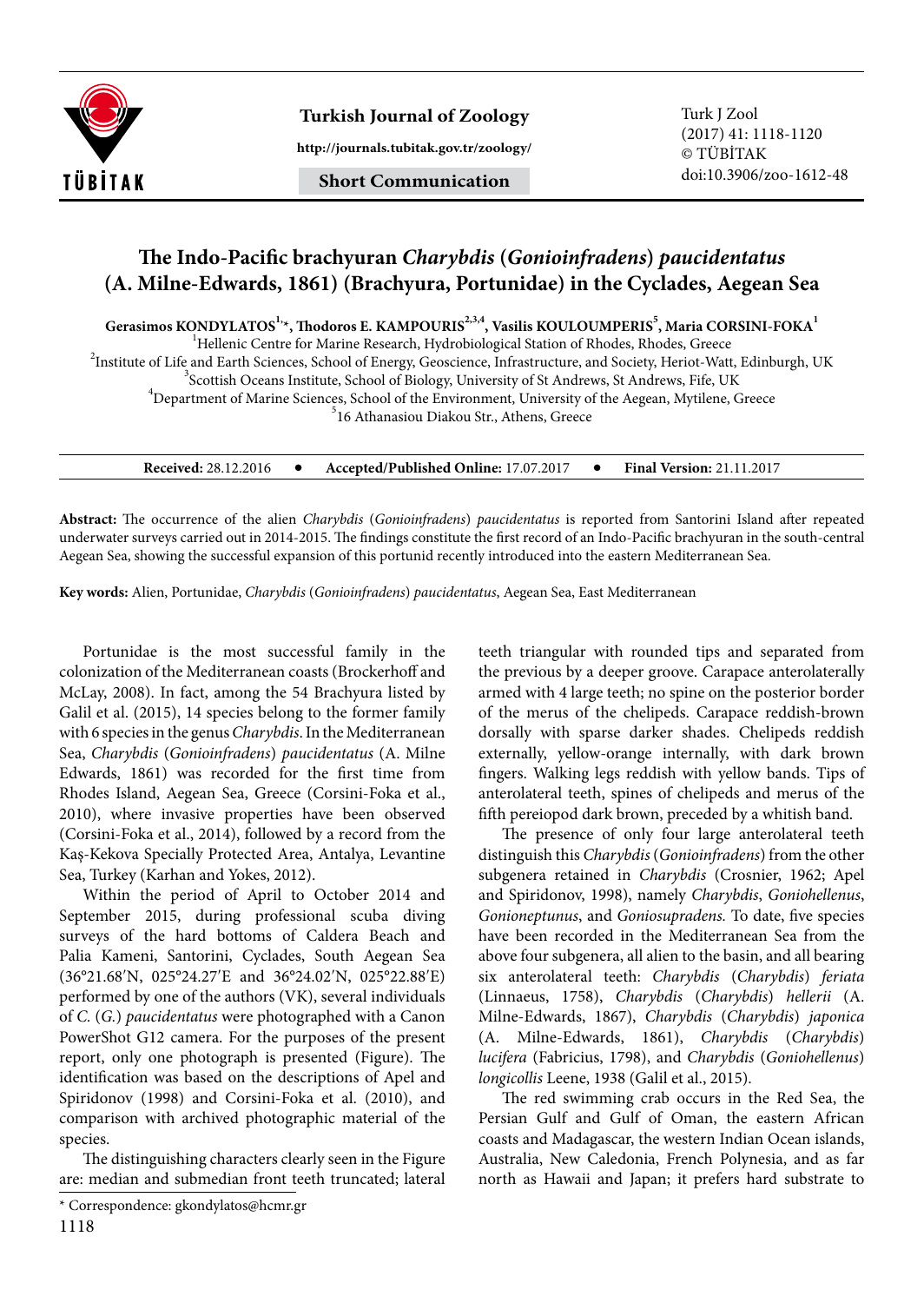

**Figure.** A specimen of *Charybdis (Gonioinfradens) paucidentatus*  from Santorini Island, central Aegean Sea.

depths reaching 200 m and it attains maximum carapace length of 6.4 cm and maximum carapace width of 5.8 cm (Corsini-Foka et al., 2010, and references therein).

The expansion of the *C.* (*G.*) *paucidentatus* population has already been documented since 2013 north to Rhodes, on the small island of Pserimos, near Kalymnos Island (southeastern Aegean Sea), where it is considered established (Zenetos et al., 2017). This alien species is herein reported for the first time from Santorini Island, southcentral Aegean Sea, where it appears to be established. The means of range expansion of this alien from the eastern coasts of the basin may be natural dispersion and/or it may be mediated by shipping or other maritime activities. The closest marina to the sighting areas is Vlichada (36°20.17′N, 25°26.07′E).

Following Bakır et al. (2014), Ateş et al. (2016), and ELNAIS (http://elnais.hcmr.gr/), the majority of alien brachyurans in the Aegean Sea, mainly those of Indo-Pacific origin, are generally concentrated along the southeastern coasts. The environmental conditions in the North Aegean Sea, in particular the northern and northwest regions, appear rather adverse to the introduction and establishment of alien species of Indo-Pacific and/or Red Sea origin compared to the southern and northeastern sectors of the basin (Corsini-Foka and

Sarlis, 2016). Concerning alien brachyurans recorded to date in the North Aegean Sea, the admittedly short list includes crabs of Atlantic origin, *Callinectes sapidus* Rathbun, 1896 (Northwest and Northeast Aegean, Gönülal and Güreşen, 2014; Zenetos et al., 2015; Perdikaris et al., 2016) and *Percnon gibbesi* (H. Milne Edwards, 1853) (Northeast Aegean, Chios Island, Katsanevakis et al., 2010; Zenetos et al., 2015), while three Indo-Pacific crabs have been recorded from the northeastern coasts of the basin, namely *Ixa monodi* (Holthuis and Gottlieb, 1956) from Saros Bay (Artüz, 2007a), *Eurycarcinus integrifrons*  De Man, 1879 from İzmir Bay (Doğan et al., 2016), and *Pilumnus hirsutus* (De Haan, 1835) from Saros and İzmir bays (Kocataş and Katağan 2003; Ateş C, 2016, personal communication). Furthermore, the Indo-Pacific *Coleusia signata* Paulson, 1875 has been found in the Marmara Sea (Artüz, 2007b). Although the southern Aegean waters are more suitable for thermophile species, including subtropical and tropical aliens, compared to the northern sector of the basin (Papaconstantinou, 2014), no Indo-Pacific crabs have been reported to date in the central and western parts. The only alien brachyurans occurring in the area are the Atlantic-originating *C. sapidus* and *P. gibbesi* and the less frequent *Calappa pelii* (Herklots, 1851) (http://elnais.hcmr.gr/).

Therefore, the finding of *C.* (*G.*) *paucidentatus* reported in the present work is quite unique, not only because it is the first record of an Indo-Pacific alien brachyuran in the central Aegean, but also because it is the first documentation of an exotic crab spreading from the eastern Aegean coasts to the west. This finding on one hand confirms the invasive character of another portunid in the Mediterranean waters, as already predicted by Corsini-Foka et al. (2014), and, on the other hand, shows that the contribution of citizen scientists is essential in monitoring dispersion of marine invaders in the highly diversified habitats of the basin (Zenetos et al., 2013).

## **Acknowledgment**

The authors are deeply grateful to three anonymous reviewers for helpful comments on the first version of the manuscript.

## **References**

- Apel M, Spiridonov VA (1998). Taxonomy and zoogeography of the portunid crabs (Crustacea: Decapoda: Brachyura: Portunidae) of the Arabian Gulf and the adjacent waters. Fauna of Arabia 17: 159-331.
- Artüz ML (2007a). A new Lessepsian decapod in Northern Aegean Sea *Ixa monodi* (Holthuis and Gottlieb, 1956). IJDR© Z-N Applied Biological Sciences 73: 12-14.
- Artüz ML (2007b). First record of "pebble crab" *Leucosia signata*  Paulson, 1875 in Sea of Marmara. Journal of Applied Biological Sciences 1: 107-108.
- Ateş C, Çelik M, Cerim H, Yapici S (2016). First and additional records of alien crustacean decapods in the Aegean Sea, Turkey. Cah Biol Mar 4: 355-361.